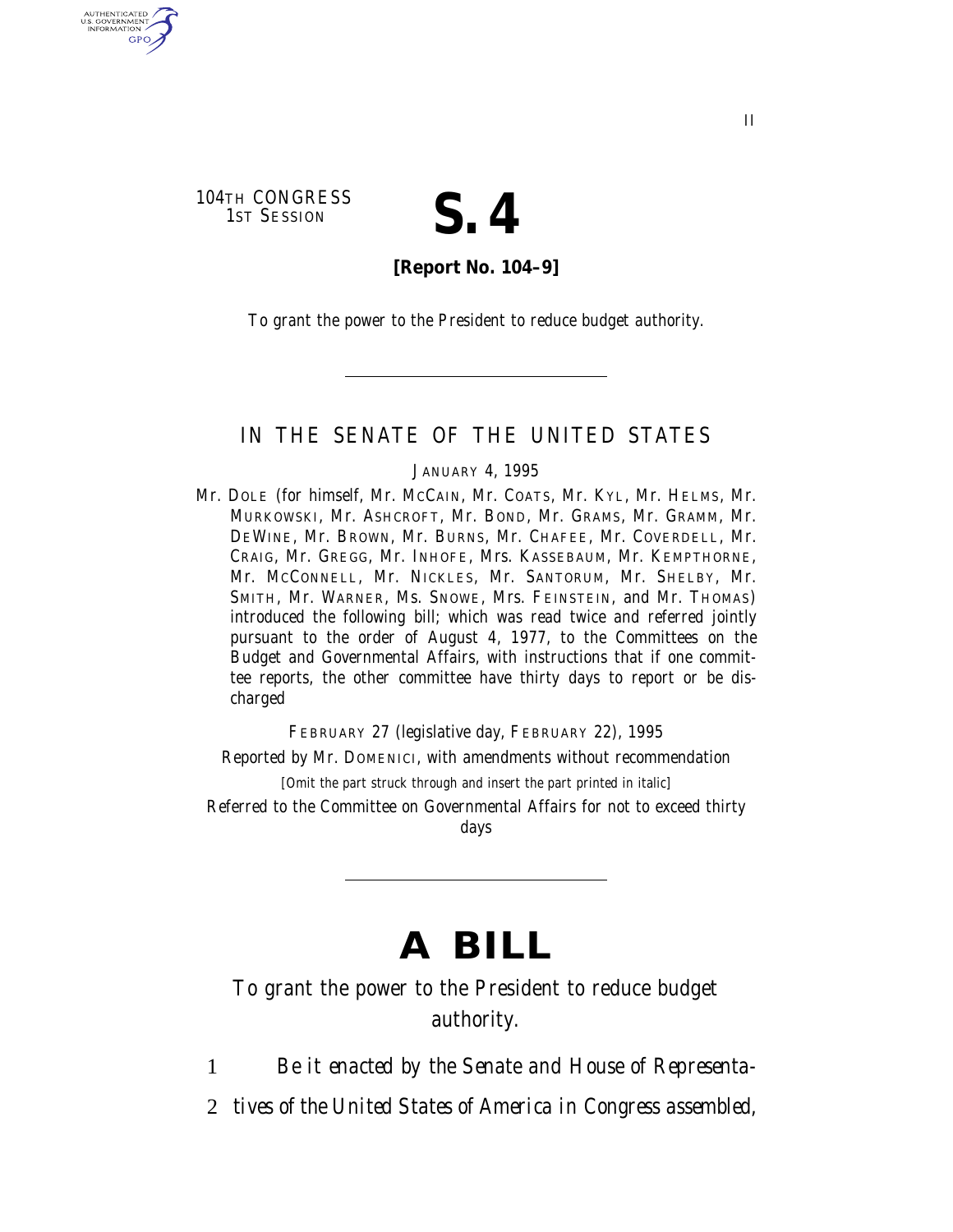| 1              | <b>SECTION 1. SHORT TITLE.</b>                                |
|----------------|---------------------------------------------------------------|
| $\overline{2}$ | This Act may be cited as the "Legislative Line Item"          |
| 3              | Veto Act of 1995".                                            |
| $\overline{4}$ | SEC. 2. ENHANCEMENT OF SPENDING CONTROL BY THE                |
| 5              | PRESIDENT.                                                    |
| 6              | The Impoundment Control Act of 1974 is amended                |
| 7              | by adding at the end thereof the following new title:         |
| 8              | "TITLE XI—LEGISLATIVE LINE                                    |
| 9              | <b>ITEM VETO RESCISSION AU-</b>                               |
| 10             | <b>THORITY</b>                                                |
| 11             | "PART A-LEGISLATIVE LINE ITEM VETO                            |
| 12             | <b>RESCISSION AUTHORITY</b>                                   |
| 13             | "GRANT OF AUTHORITY AND CONDITIONS                            |
| 14             | "SEC. 1101. (a) IN GENERAL.—Notwithstanding the               |
| 15             | provisions of part B of title X and subject to the provisions |
| 16             | of part B of this title, the President may rescind all or     |
|                | 17 part of any budget authority, if the President—            |
| 18             | $\cdot$ (1) determines that—                                  |
| 19             | "(A) such rescission would help balance                       |
| 20             | the Federal budget, reduce the Federal budget                 |
| 21             | deficit, or reduce the public debt;                           |
| 22             | "(B) such rescission will not impair any                      |
| 23             | essential Government functions; and                           |
| 24             | "(C) such rescission will not harm the na-                    |
| 25             | tional interest; and                                          |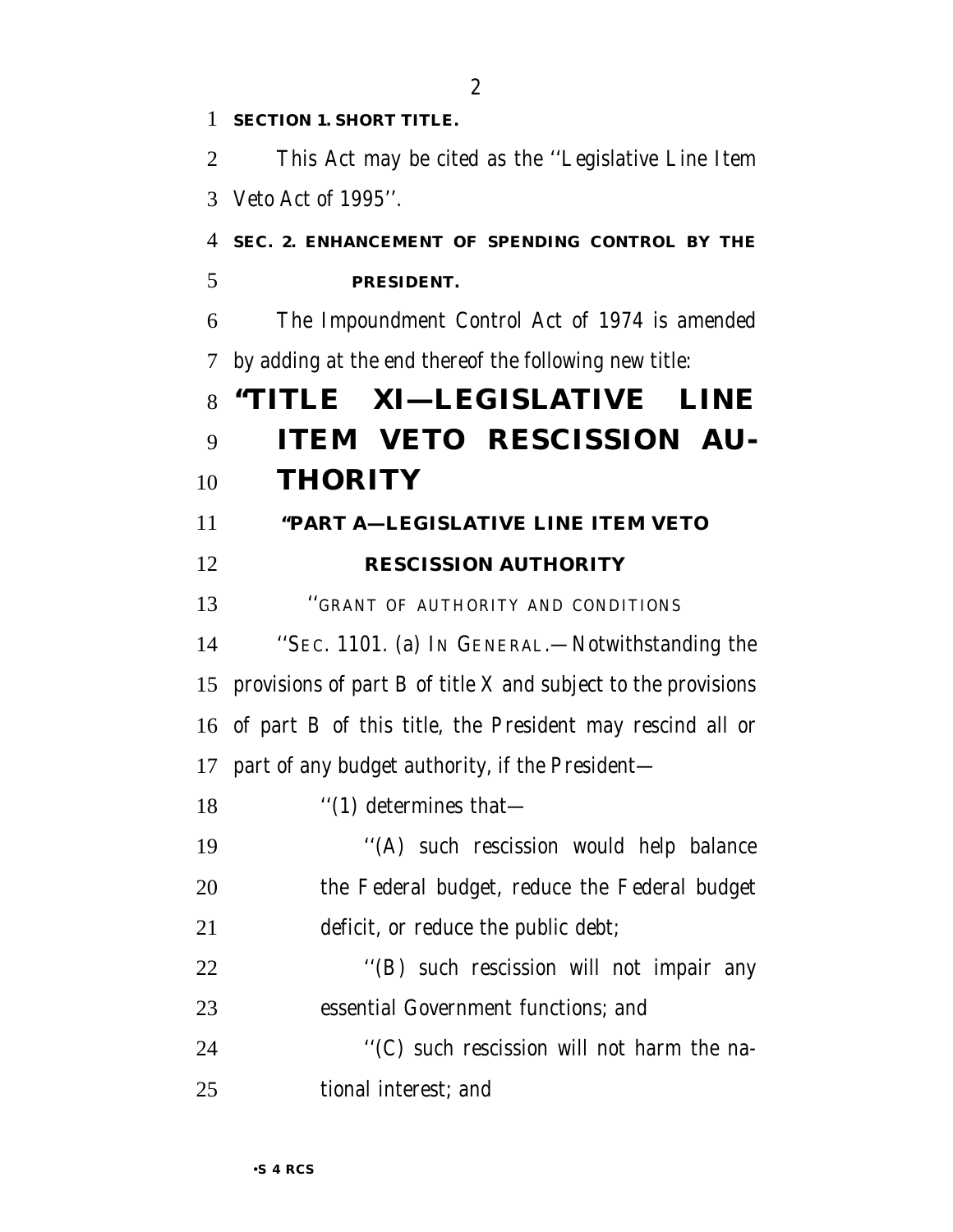$''(2)(A)$  notifies the Congress of such rescission by a special message not later than twenty calendar days (not including Saturdays, Sundays, or holidays) after the date of enactment of a regular or supple- mental appropriations Act or a joint resolution mak- ing continuing appropriations providing such budget authority; or

8 "(B) notifies the Congress of such rescission by special message accompanying the submission of the President's budget to Congress and such rescissions have not been proposed previously for that fiscal year.

 The President shall submit a separate rescission message 14 for each appropriations bill under paragraph  $(2)(A)$ .

 ''(b) RESCISSION EFFECTIVE UNLESS DIS-16 APPROVED.— $(1)(A)$  Any amount of budget authority re- scinded under this title as set forth in a special message by the President shall be deemed canceled unless during the period described in subparagraph (B), a rescission dis- approval bill making available all of the amount rescinded is enacted into law.

 $\bullet$  "(B) The period referred to in subparagraph (A) is — ''(i) a congressional review period of twenty cal- endar days of session under part B, during which Congress must complete action on the rescission dis-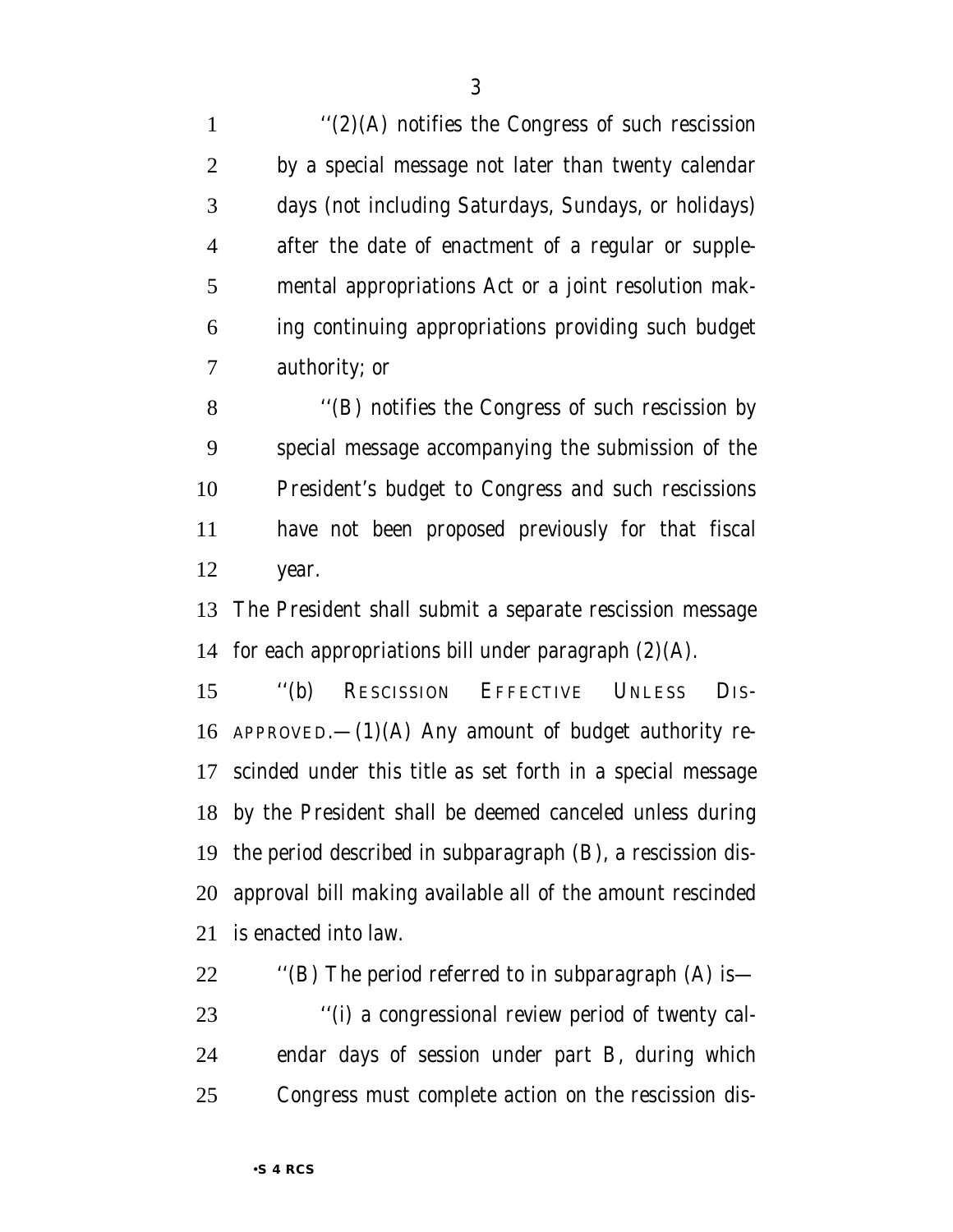approval bill and present such bill to the President for approval or disapproval;

 ''(ii) after the period provided in clause (i), an additional ten days (not including Sundays) during which the President may exercise his authority to sign or veto the rescission disapproval bill; and

 ''(iii) if the President vetoes the rescission dis- approval bill during the period provided in clause (ii), an additional five calendar days of session after the date of the veto.

 ''(2) If a special message is transmitted by the Presi- dent under this section during any Congress and the last session of such Congress adjourns sine die before the expi-14 ration of the period described in paragraph  $(1)(B)$ , the rescission shall not take effect. The message shall be deemed to have been retransmitted on the first day of the succeeding Congress and the review period referred to in paragraph (1)(B) (with respect to such message) shall run beginning after such first day.

### ''DEFINITIONS

 ''SEC. 1102. For purposes of this title the term 're- scission disapproval bill' means a bill or joint resolution which only disapproves a rescission of budget authority, in whole, rescinded in a special message transmitted by the President under section 1101.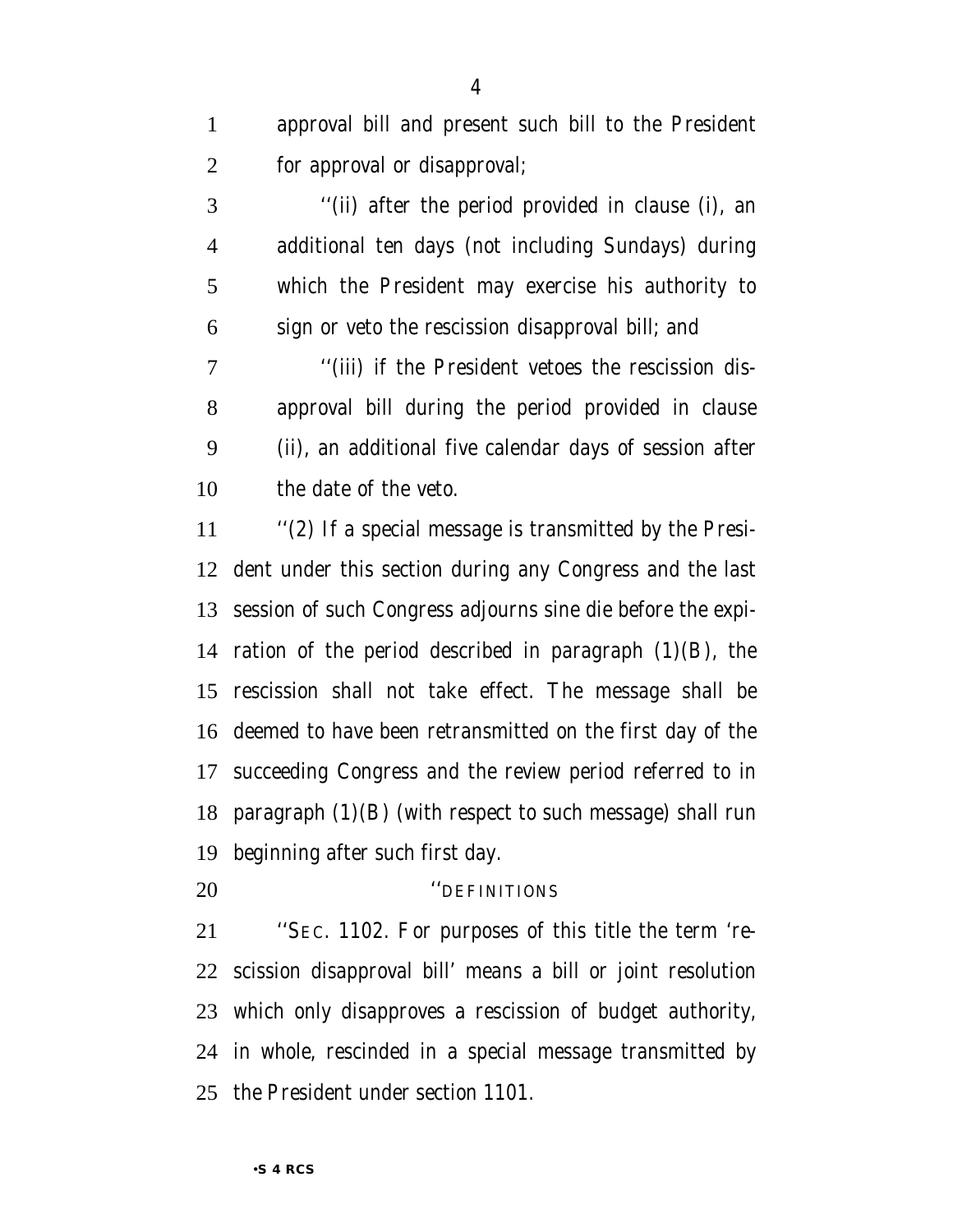### *''DEFICIT REDUCTION*

 *''SEC. 1103. (a) If Congress fails to disapprove a re- scission of discretionary spending under this part within the period of review provided under this part, the President shall, on the day after the period has expired, reduce the discretionary spending limits under section 601 of the Con- gressional Budget Act of 1974 for the budget year and any outyear affected by the rescissions to reflect the amount of the rescission.*

 *''(b) If Congress fails to disapprove a rescission of dis- cretionary spending under this part within the period of review provided under this part, the chairs of the Commit- tees on the Budget of the Senate and the House of Represent- atives shall, on the day after the period has expired, revise levels under section 311(a) and adjust the committee alloca- tions under section 602(a) to reflect the amount of the re-scission.*

 *''(c) If Congress fails to disapprove a rescission of di- rect spending under this part within the period of review provided under this part, the President shall, on the day after the period has expired, adjust the balances for the budget year and each outyear under section 252(b) of the Balanced Budget and Emergency Deficit Control Act of 1985 to reflect the amount of the rescission.*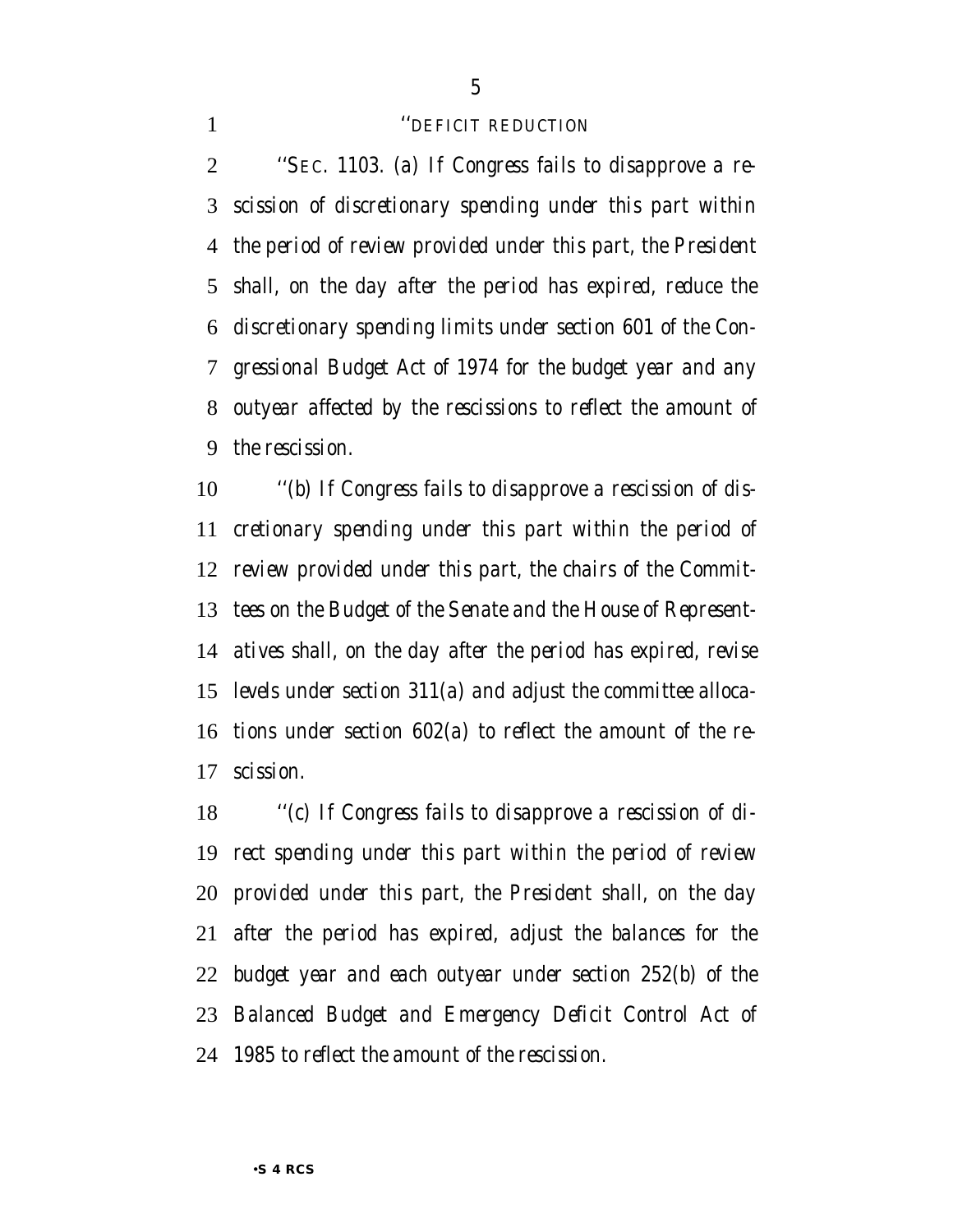''PRESIDENTIAL SPECIAL MESSAGE

 ''SEC. 1111. Whenever the President rescinds any budget authority as provided in section 1101, the Presi- dent shall transmit to both Houses of Congress a special message specifying—

8 "(1) the amount of budget authority rescinded; ''(2) any account, department, or establishment of the Government to which such budget authority is available for obligation, and the specific project or governmental functions involved;

 ''(3) the reasons and justifications for the de- termination to rescind budget authority pursuant to section 1101(a)(1);

 ''(4) to the maximum extent practicable, the es- timated fiscal, economic, and budgetary effect of the rescission; and

 ''(5) all facts, circumstances, and considerations relating to or bearing upon the rescission and the decision to effect the rescission, and to the maxi- mum extent practicable, the estimated effect of the rescission upon the objects, purposes, and programs for which the budget authority is provided.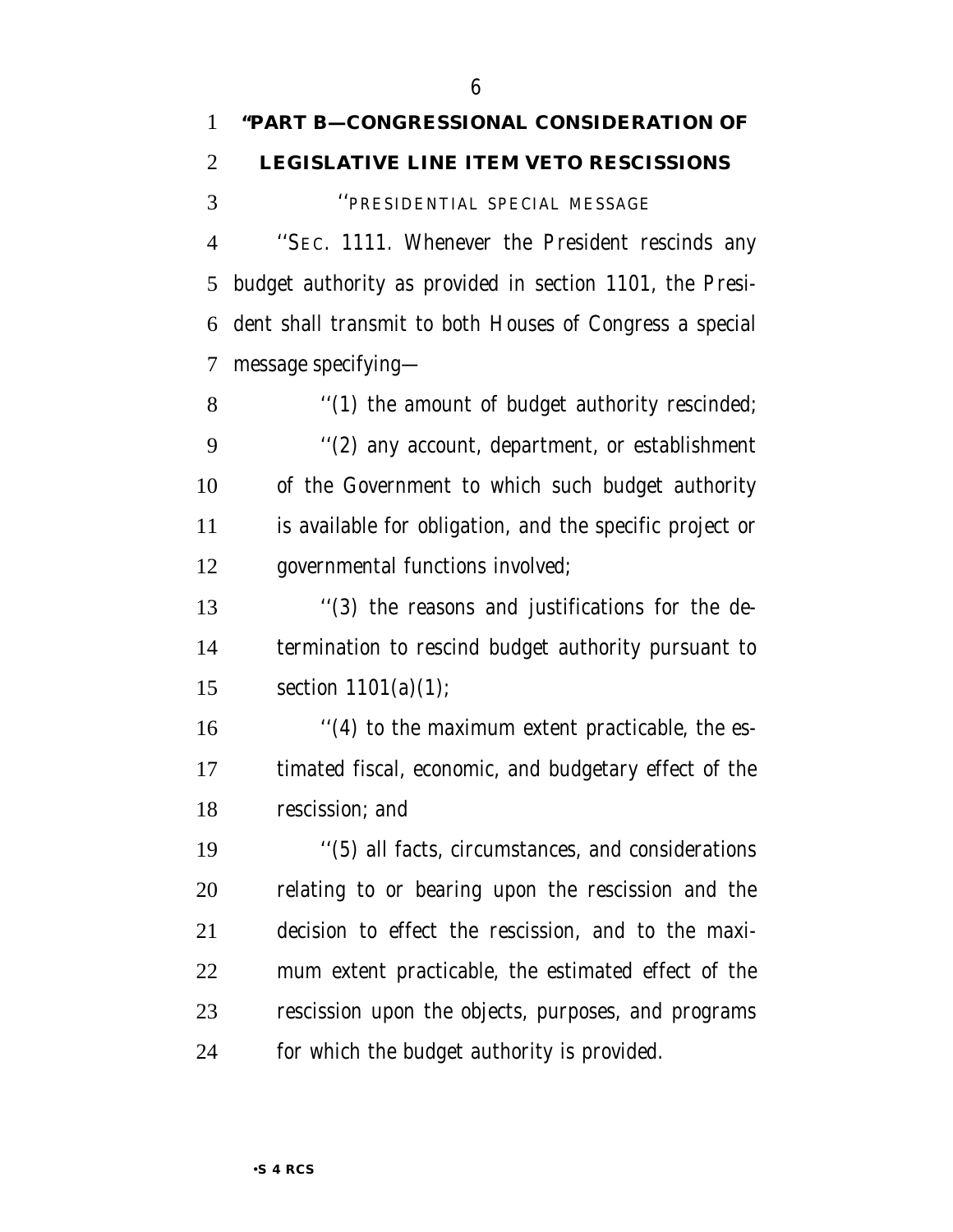''TRANSMISSION OF MESSAGES; PUBLICATION ''SEC. 1112. (a) DELIVERY TO HOUSE AND SEN- ATE.—Each special message transmitted under sections 1101 and 1111 shall be transmitted to the House of Rep- resentatives and the Senate on the same day, and shall be delivered to the Clerk of the House of Representatives if the House is not in session, and to the Secretary of the Senate if the Senate is not in session. Each special message so transmitted shall be referred to the appro- priate committees of the House of Representatives and the Senate. Each such message shall be printed as a document of each House.

 ''(b) PRINTING IN FEDERAL REGISTER.—Any special message transmitted under sections 1101 and 1111 shall be printed in the first issue of the Federal Register pub-lished after such transmittal.

### *''PROCEDURE IN SENATE*

 ''SEC. 1113. (a) REFERRAL.—(1) Any rescission dis- approval bill introduced with respect to a special message shall be referred to the appropriate committees of the House of Representatives or the Senate, as the case may be.

 ''(2) Any rescission disapproval bill received in the Senate from the House shall be considered in the Senate pursuant to the provisions of this section.

•**S 4 RCS** ''(b) FLOOR CONSIDERATION IN THE SENATE.—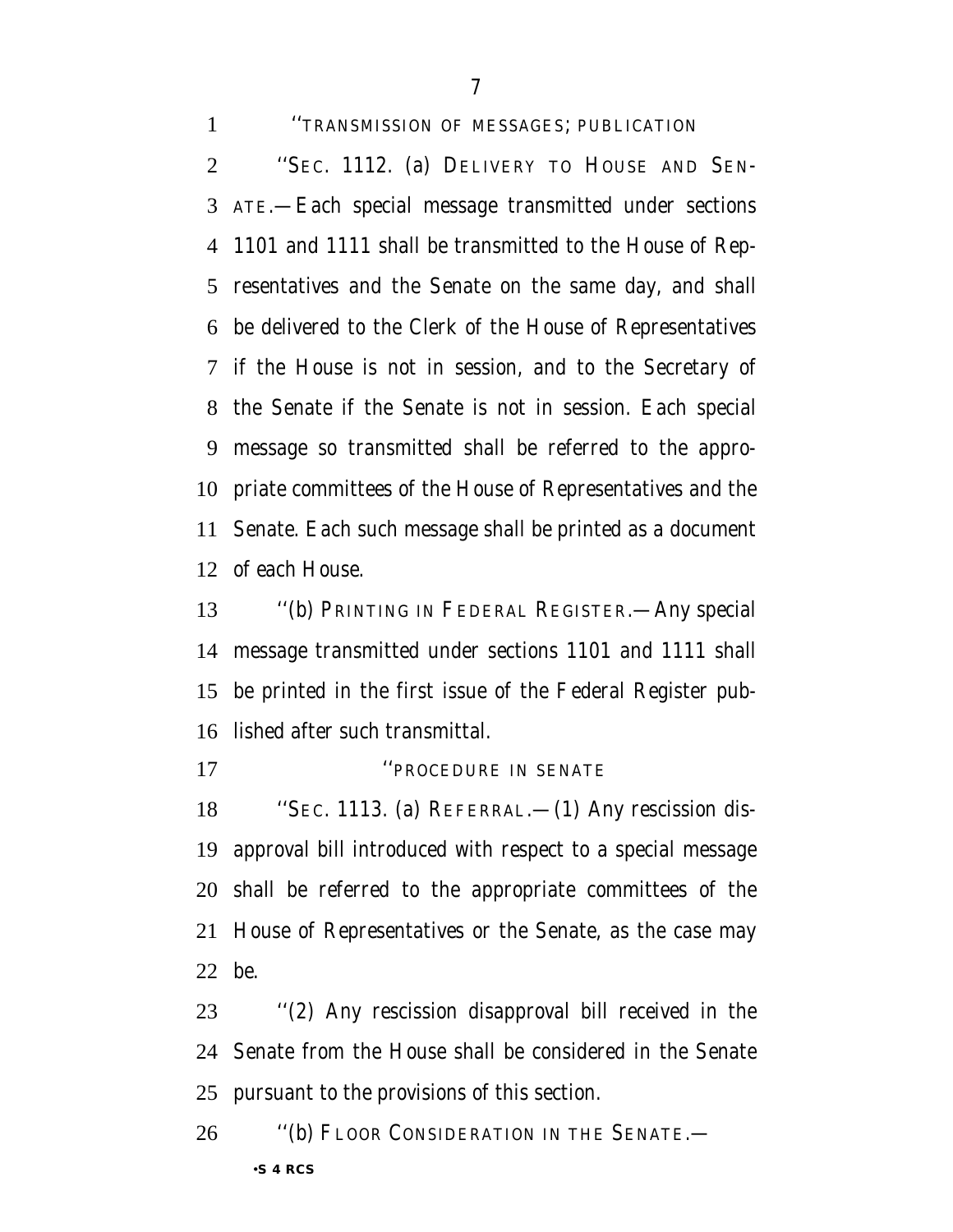1 "(1) Debate in the Senate on any rescission dis- approval bill and debatable motions and appeals in connection therewith, shall be limited to not more than ten hours. The time shall be equally divided be- tween, and controlled by, the majority leader and the minority leader or their designees.

7 "(2) Debate in the Senate on any debatable mo- tion or appeal in connection with such a bill shall be limited to one hour, to be equally divided between, and controlled by, the mover and the manager of the bill, except that in the event the manager of the bill is in favor of any such motion or appeal, the time in opposition thereto shall be controlled by the mi- nority leader or his designee. Such leaders, or either of them, may, from the time under their control on the passage of the bill, allot additional time to any Senator during the consideration of any debatable motion or appeal.

 ''(3) A motion to further limit debate is not de- batable. A motion to recommit (except a motion to recommit with instructions to report back within a specified number of days, not to exceed one, not counting any day on which the Senate is not in ses-sion) is not in order.